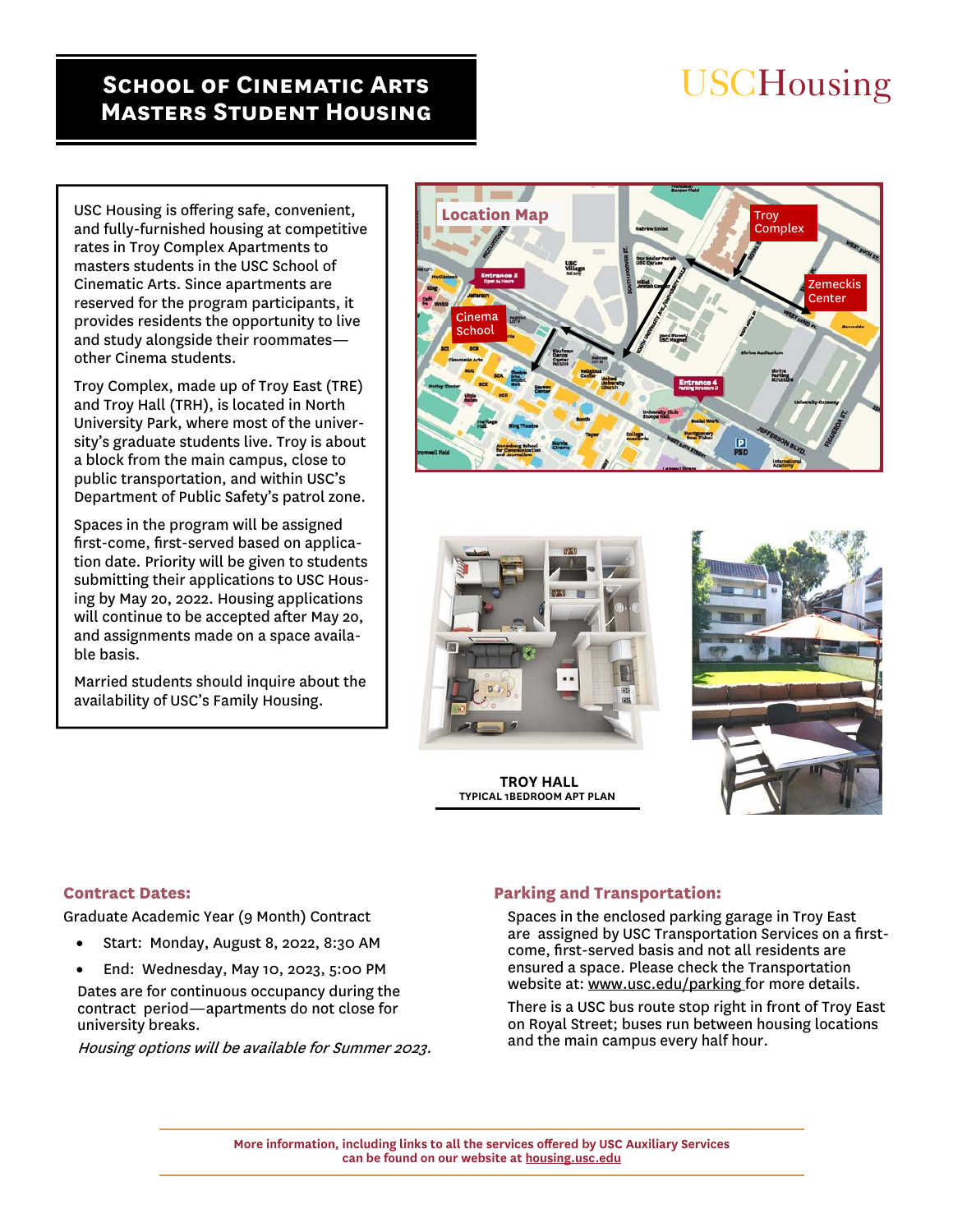

# **Facility Description:**

Troy Complex, consisting of Troy Hall (TRH) and Troy East (TRE) is located in the North University Park area, a block north of campus and short walk to the main campus and just around the corner from the Zemeckis Center. The complex features a large, park-like central quad, with covered tables, lounge chairs, outdoor fire places, hammocks and BBQs—it's a great environment for relaxing outside—as well as a modern workout room and study lounges. Troy has an onsite customer service center so it's easy to get assistance and information.

Applicants can choose from a variety of room types, one and two bedroom apartments for two to five students. The two bedroom apartments in Troy Hall have two bathrooms; those in Troy East have one.

#### **Rents\*:**

TRE<br>1 Bedroom / 2 Person:

\$960 per person, per month 2 Bedroom / 4 Person: \$835 per person, per month

#### TRH

- 1 Bedroom / 2 Person: \$4,980 per person, per semester
- 
- 
- 2 Bedroom / 5 Person:
	-

1 Bedroom / 3 Person: \$3,680 per person, per semester<br>2 Bedroom / 4 Person: \$4,795 per person, per semester \$4,795 per person, per semester

 Double room: \$4,485 per person, per semester \$3,070 per person, per semester



**TROY HALL TYPICAL 2 BEDROOM APT PLAN** 

# **Utilities:**

All utility charges are included in the rent.

### **Amenities:**

- Each resident has a extra long twin bed (36" by 80"), a desk, three dresser drawers and a shared closet.
- The full kitchen is equipped with a stove, full-size refrigerator and sink. Residents will need to provide their own linens, small appliances and kitchen-ware.
- All units are air-conditioned; TRE apartments have thru-wall AC units in the living room and TRH has central air through-out.
- Cable TV service, including HD channels, HBO and Showtime, as well as WiFi Internet service are included in rent.
- Laundry and recreation rooms.

**\* Information, including rents, is accurate as of the time of publication. The availability of listed housing accommodations and programs are subject to change based on local health authority restrictions and guidelines.** 





**TROY EAST TYPICAL 2 BEDROOM APT PLAN**